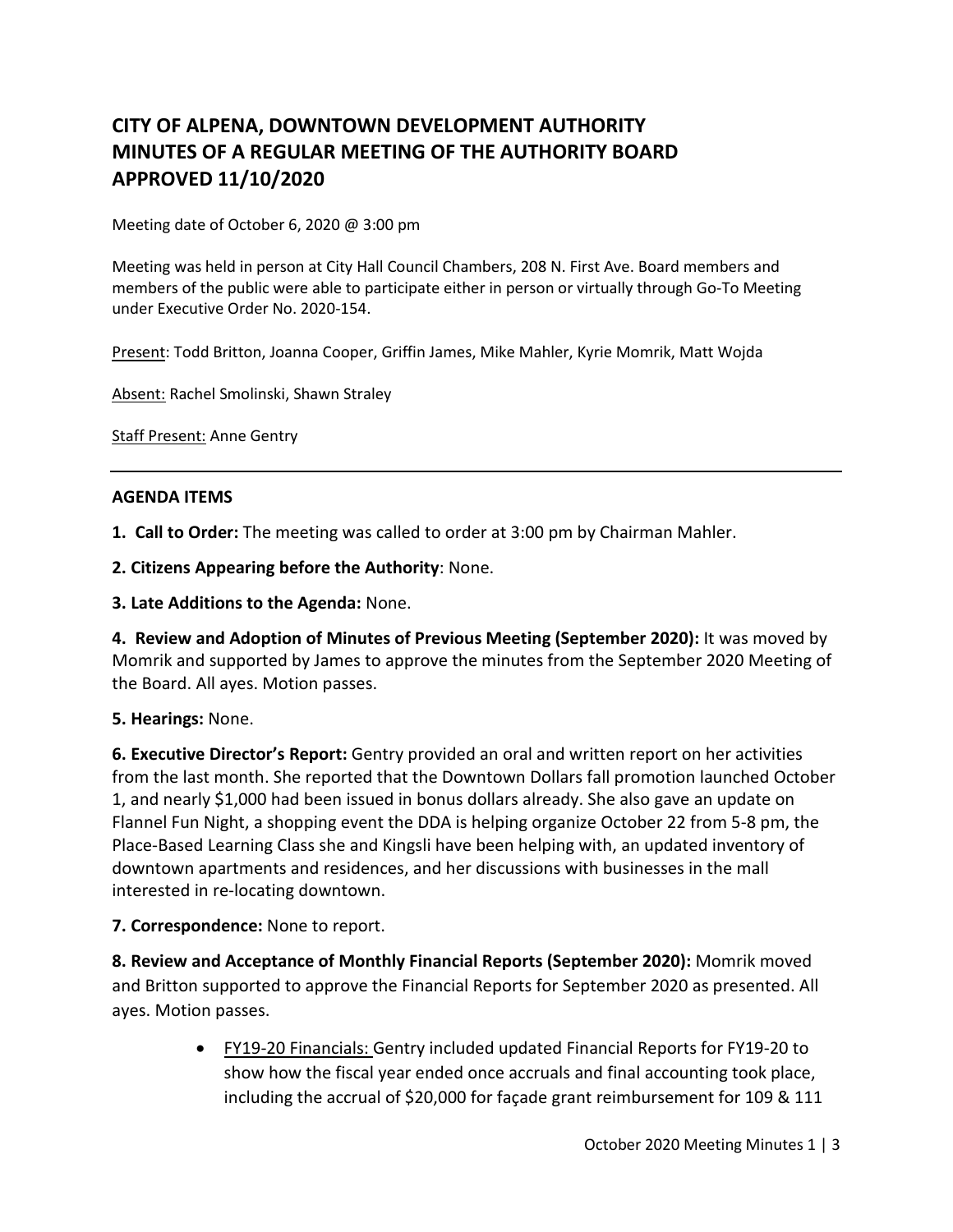River St., accrual for All in for Alpena matching grants over \$1,000, and items moved out of Capital-Land Improvements as they did not exceed \$5,000. It was moved by Britton and seconded by Cooper to approve the final report for FY19- 20 with included adjustments. All ayes. Motion passes.

### **9. Committee Reports**

- a. Budget/Finance: Did not meet.
- b. Education & Promotion: Gentry gave an update on the fall marketing campaign and the upcoming Flannel Fun Night shopping event.
- c. Design & Beautification: Britton reported that the committee is looking into updating planters and smaller bike racks downtown, as well as a plaque program for historic buildings. The committee also decided to have Falls Creek Produce & Flowers decorate Culligan Plaza again this year with live greens.
- d. Economic Development: Mahler reported that the group met to discuss the Welcome to Downtown packet and a check-in survey that will be sent to all downtown businesses to gather feedback about how the summer season went.
- e. Parking: Did not meet this month.
- f. Boundary Expansion: Mahler gave an update that Wojda and Smolinski are researching the questions that have come up about what expanding our boundaries would entail and how it may impact our funding.

**10. Report from the City of Alpena:** Don Gilmet was in attendance and gave an update on behalf of the City:

- Andrea Kares, the new Planning & Development Director, will be starting in her position on Monday.
- Work has continued on the façade of the Royal Knight Cinema building.

## **11. Unfinished Business:**

- Board of Directors: Applications. Mahler discussed current membership on the Board; currently there are 8 members, which is the minimum number we are able to have. Mahler and Gentry collected applications from three individuals who were interested in joining the Board: Cristi Johnson, Jennifer Calery, and Corey Canute. Johnson and Canute were in attendance and introduced themselves to the Board. It was moved by James and supported by Momrik to appoint Cristi Johnson, Jennifer Calery, and Corey Canute to the DDA Board of Directors for four-year terms. All ayes. Motion passes. All three appointments will be passed along to City Council for full approval.
- Momrik Resignation: Momrik indicated her resignation from the DDA Board, as she and her family are moving to Florida. Her resignation will be effective after this Board Meeting. Mahler thanked her for her service to the DDA.